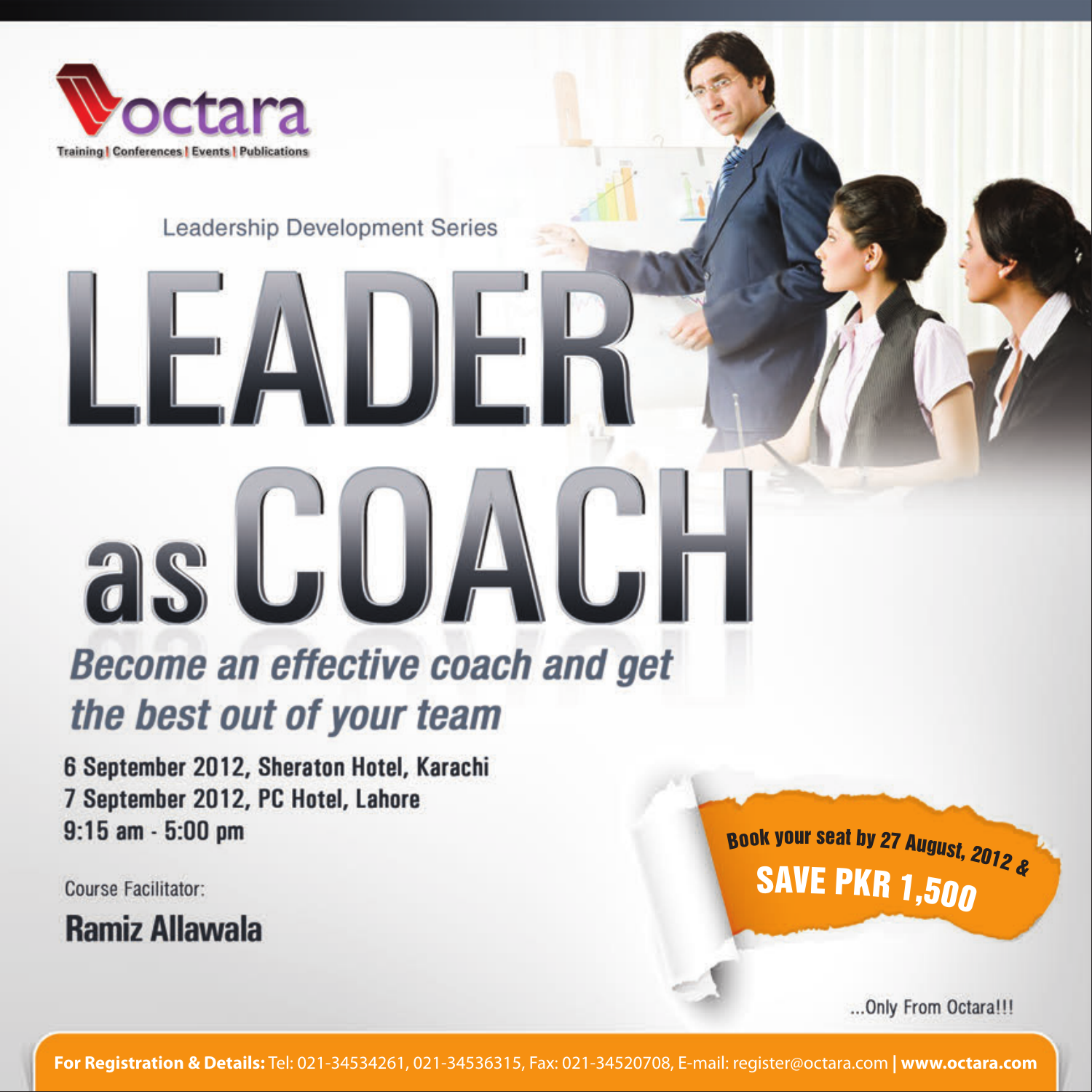

# **Ramiz Allawala**

Ramiz consults and trains widely on coaching, team performance and leadership for hyper-growth organizations. Ramiz is a much sought after motivational public speaker who has delivered lectures in Asia and the Middle East on topics ranging from personal leadership, motivation and ethics to global leadership, corporate governance and social responsibility. After running businesses in USA and Pakistan, he founded Gulfstone Leadership Training and has coached and mentored senior executives, students, young leaders and underprivileged youth.

He has trained over 8,000 executives in the private, public and non-profit sectors. As a management consultant, Ramiz not only helps clients build leadership pipelines, cohesive teams, management strategies and develop Human Resource policies but also trains teams in service alignment and customer services. Participants in Ramiz's courses are struck by his intellectual insights, articulation and practical hands-on approaches that help them create their own destiny. Therefore, with his profound sessions, Ramiz has helped create high trust cultures in leading organizations.

His workshops are open, non-dogmatic, and interactive where everyone is challenged to offer differing views, ideas and strategies, since the main focus remains on 'do-ability' rather than theory. He offers instant feedback and assessment to his clients by using his unique 'Management-By-Coaching' model that is based on 3MCs - Managing Culture (creating high Trust), Managing Change (challenging set-piece learning loops), and Managing Commitment (inclusion, assertion and cooperation).

With an aim to improve the calibre of human resource in Pakistan, Ramiz is extensively involved in training assignments across Pakistan though he is now settled in Houston, USA.

## Ramiz has trained participants from



### Here's what past participants say about Ramiz Allawala:

"Ramiz's model of effective delegation is an essential addition to my managerial inventory." **Muhammad Aamir, AVP - HRD, Summit Bank** 

"Clear and applicable techniques that should be learnt by every manager." **Hashim Sheikh, Chief Marketing Officer, Qubee** 

"An essential area of effective management superbly presented by Ramiz." **Adnan Zafar - Senior Engineer, PRL**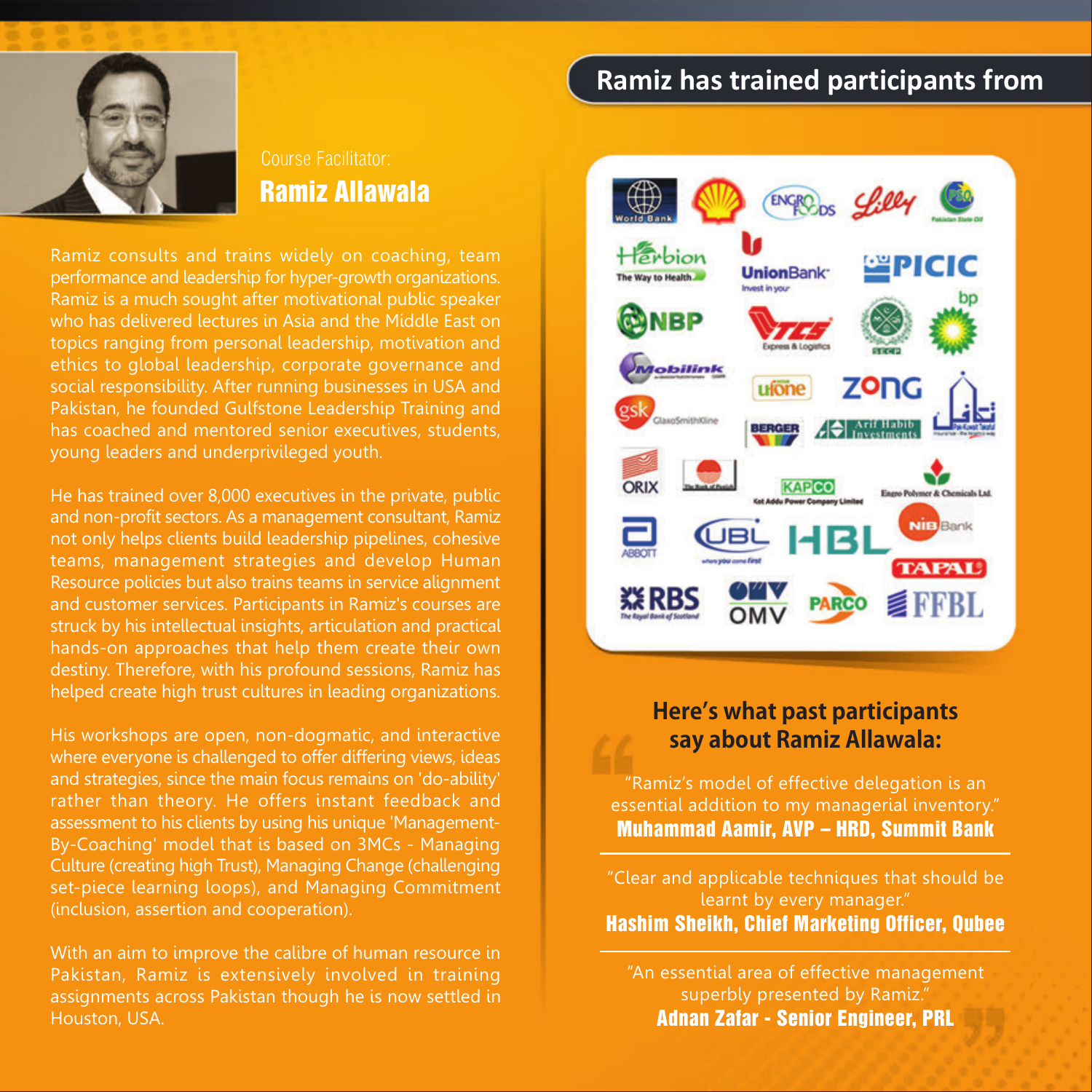### **Course Overview:**

The increasing complexity of the work environment expects more from the leaders and managers, especially in relation to the performance of their people. Good coaching and performance management leads to self-motivation and an attitude that is oriented towards continual improvement. This one-day workshop is about the key principles and skills of coaching that will enable team leaders to get the best out of their teams!

### **Course Benefits:**

- Learn to be a good listener as a mentor  $\bullet$
- **Discover** ways to improve interpersonal  $\bullet$ behaviors of your team
- **Understand & focus on critical priorities**
- **Gain** insight on planning for  $\bullet$ learning, growth & action
- **Develop** the will power and commitment  $\bullet$ to execute change
- **Identify** ways to break the habit cycle
- $\bullet$ **Appreciate** determination, action and continuous feedback

## **Who Should Attend?**

Team Leaders, Line Managers, Executives and anyone who needs to encourage and quide their employees' work performance.

### **Program Agenda:**

- Understand causes of 'negativity' in employees
- Differentiate between managing. counseling and coaching an employee
- Confront and coach an employee using the Authentic Trust Model
- Develop practical action plans to apply your knowledge about handling difficult employees
- Build awareness about coaching style & helpful coaching skills
- Learn power phrases and specific words that will make what you have already used-even more effectively
- Coach through interpersonal conflicts (i.e. dealing with problems with team members, colleagues, and bosses)
- Help employee heal from within from trauma (i.e. divorce, death, transfers, demotion, loss of job)
- Assist employees dealing with difficult customers
- Offer constructive and positive criticism